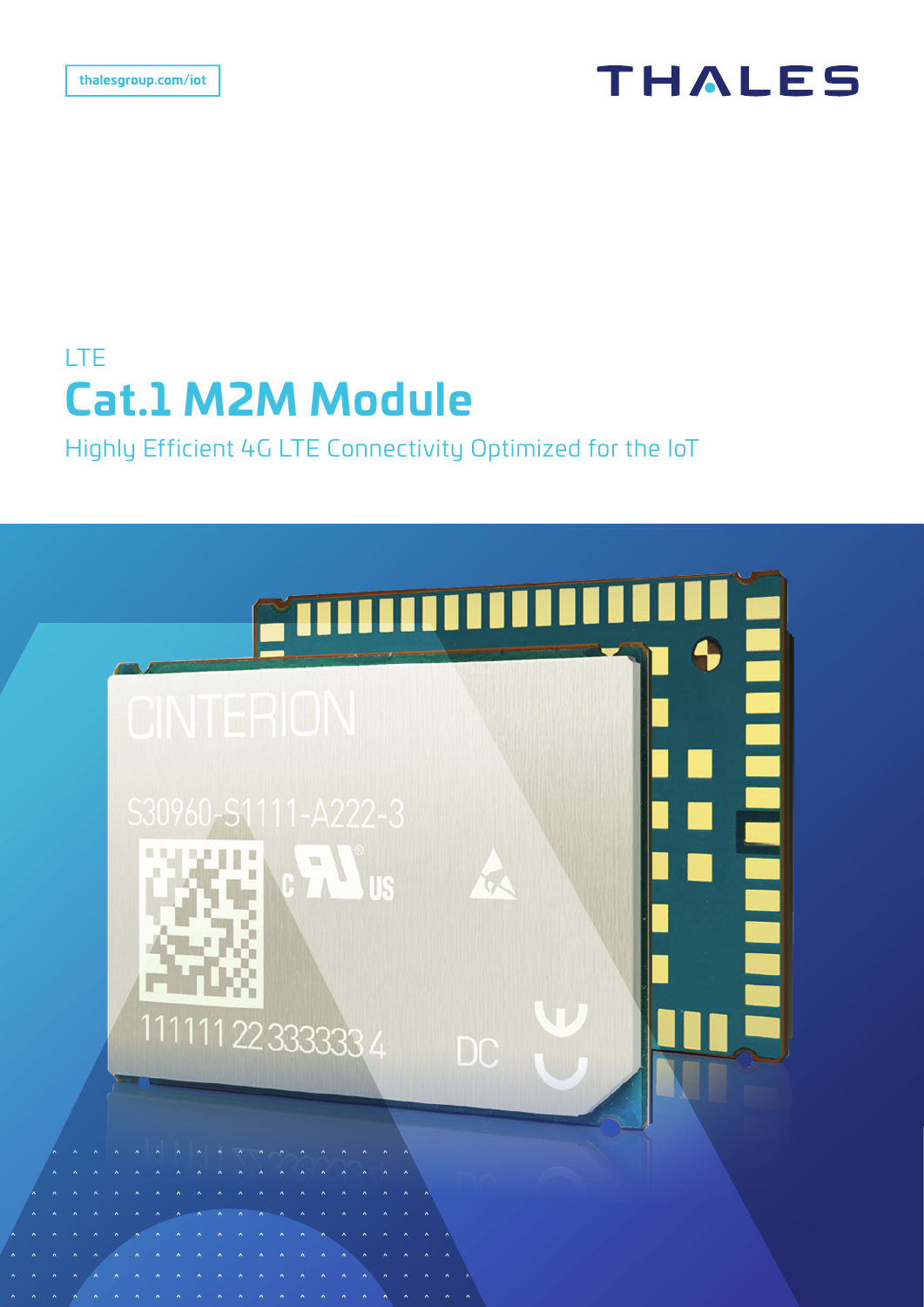# **Cinterion® ELS31 Cat. 1 LTE M2M Module:**

Delivering power-enhanced performance and M2M-optimized speeds





The first of its kind Cinterion® ELS31 LTE Cat. 1 wireless module is revolutionizing highly efficient 4G LTE connectivity for Machine-to-Machine (M2M) and industrial Internet of Things (IoT) applications. The device features poweroptimized performance and M2M-optimized speeds of 10Mbit/s download and 5Mbit/s uplink. It delivers overall cost efficiencies for the vast number of IoT applications that are not dependent on high speed connectivity but still require the longevity and reliability of LTE networks as 2G and 3G phase out in decades ahead. It is ideal for a wide variety of applications including metering, tracking and tracing, fleet management and mHealth.

Sharing the same footprint as existing Cinterion industrial portfolio products, the ELS31 modules enable easy migration of 2G and 3G devices to LTE. It also supports multi-designs for different network standards in most dynamic LTE markets such as US and Japan. All Cinterion M2M Modules come with Full Type Approval (FTA) and local network operator certifications to ensure easy integration and a fast time to market for innovative solutions.

The small ELS31 platform comes in Thales M2M's unique LGA (Land Grid Array) package perfectly suited to the manufacturing needs of small, high-volume M2M devices with a focus on reliable and efficient processes. The module is designed for optimized power consumption and includes support for common industrial interfaces such as USB and UART.

ELS31 is a single-mode module specifically designed for LTEnetworks.

Network standards are expected to continue to evolve encompassing increasingly efficient LTE categories (e.g. Cat-M1), or voice over LTE (VoLTE). Future Cinterion modules will support easy forward/ backward migration and compatibility by sharing the same form-factor.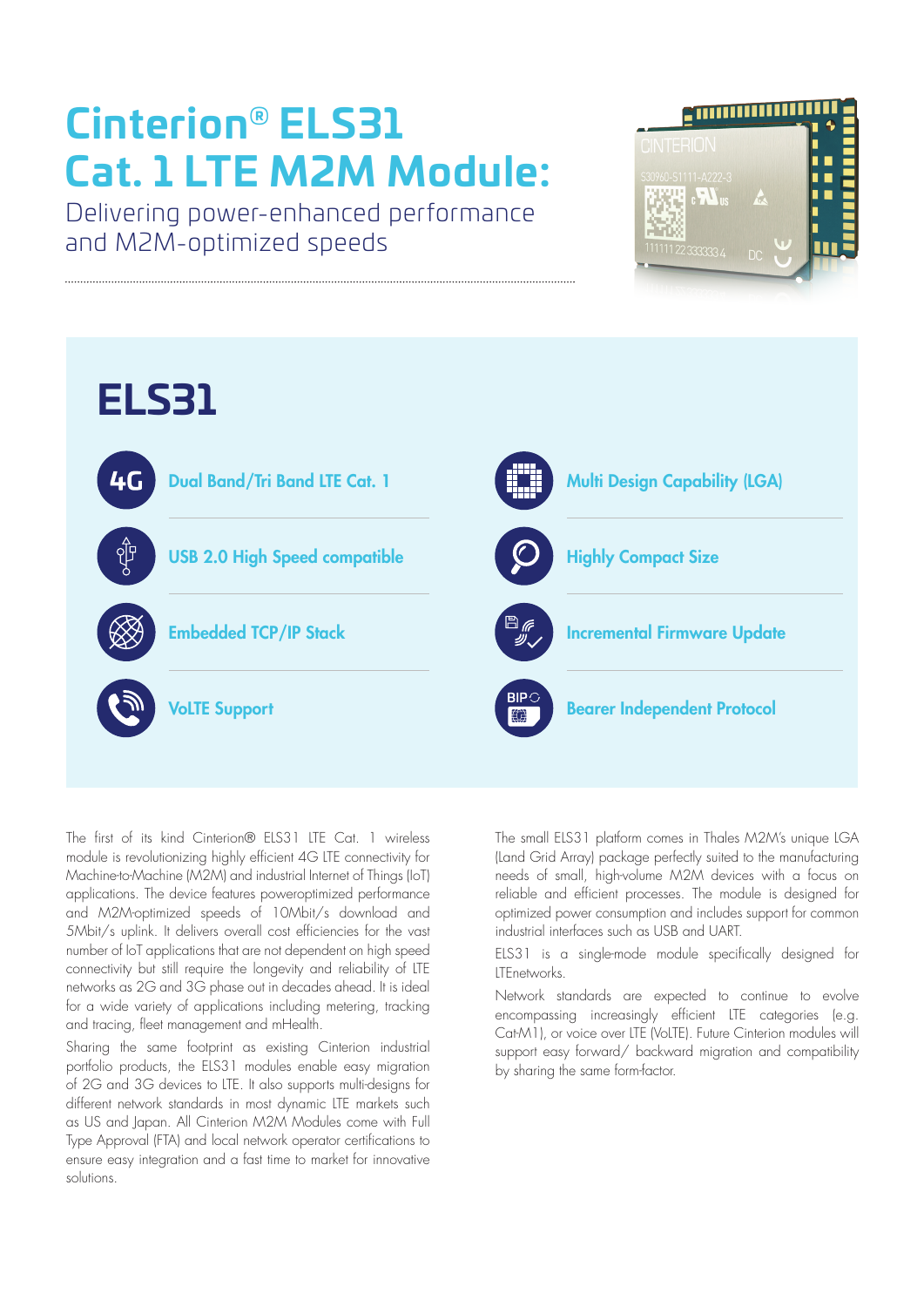## Perfect M2M at Minimal Footprint



#### LTE optimized M2M and IoT

Thales LTE Cat. 1 modules are less complex in comparison to higher LTE categories. Tailored specifically for the needs of M2M applications, they offer an optimized feature set and power-enhanced performance. As 2G/3G interworking does not need to be considered for ELS31, reduced approval costs can be achieved for M2M solutions. Mobile network operator or region specific variants are available.

#### Future proof and support for multi-designs

The unique and stable Cinterion module form factor of ELS31 supports an easy migration between existing and future standards. Currently, this form factor is supported in Thales 2G/3G modules. A potential migration to future standards is foreseen, LTE lower categories (e.g. Cat.M1) will be supported in compatible modules.

## Thales M2M Support includes:

- **Personal design-in consulting for hardware and** software
- **Extensive RF test capabilities**
- **I** GCF/PTCRB conformance pretests to validate approval readiness



Local engineers, an exceptional helpdesk, a dedicated team of R&D specialists and an advanced development center are the hallmarks of our leading support offer.

## Cinterion® ELS31 Features

## General Features

- LTE (FDD) 3GPP Rel. 9+
- **Regional Variants:** ELS31-V/-VA (Verizon, USA): LTE Cat-1 Bands 4,13 (1700/2100 AWS, 700 MHz) ELS31-J/-JK (NTT DoCoMo and KDDI): LTE Cat-1) Bands 1,18,19 (2100, 800, 850 MHz)
- **SIM Application Toolkit, Rel. 99**
- **Control via AT commands** (Hayes, 3GPP TS 27.007 and 27.005)
- **Full Thales M2M AT command set and services**
- **Supply voltage range 3.3 4.5 V, optimized for minimal** power consumption
- **Dimension: 27.6 x 18.8 x 2.1 mm**
- Operating temperature Range -40°C to +85°C
- Weight: ca. 2.7 g

#### Specifications

- **LTE Cat. 1 single layer DL-MIMO**
- DL/UL max: 10.3Mbps / 5.2 Mbps
- **I** Supplementary services & USSD support
- **High quality voice support for handset, headset** and hands-free operation (ELS31-VA only)
- IMS support, SMS via IMS (ELS31-V and ELS31-VA only)
- **I** SMS text and PDU mode, 3GPP and 3GPP2 formatting
- Verizon APN class handling (ELS31-V and ELS31-VA only)
- **I** IP services

transparent & nontransparent TCP/UDP client and server, HTTP/FTP/SMP client, TLS support for TCP/UDP/HTTP/FTP/SMTP clients

#### Special Features

- **FR** Embedded MIM (MFF2) prepared
- **Firmware update via UART and USB**
- **FOTA (Incremental Firmware Update Over The Air)**
- **Multiplexer according 3GPP TS 27.010**

### Interfaces (SMT-LGA, 114 Pads)

- **Pads for primary LTE Antenna, LTE DL MIMO-Antenna**
- Digital Audio Interface (PCM and I2S)\*
- USB 2.0 interface up to 480 Mbps (CDC-ACM, CDC-ECM)
- **High-speed UART interface**
- **DUN/PPP**
- UICC and U/SIM card interfaces 1.8V/3V
- Up to 20 GPIO pins
- **I** I2C, SPI, ADC interface
- \*) ELS31-VA only